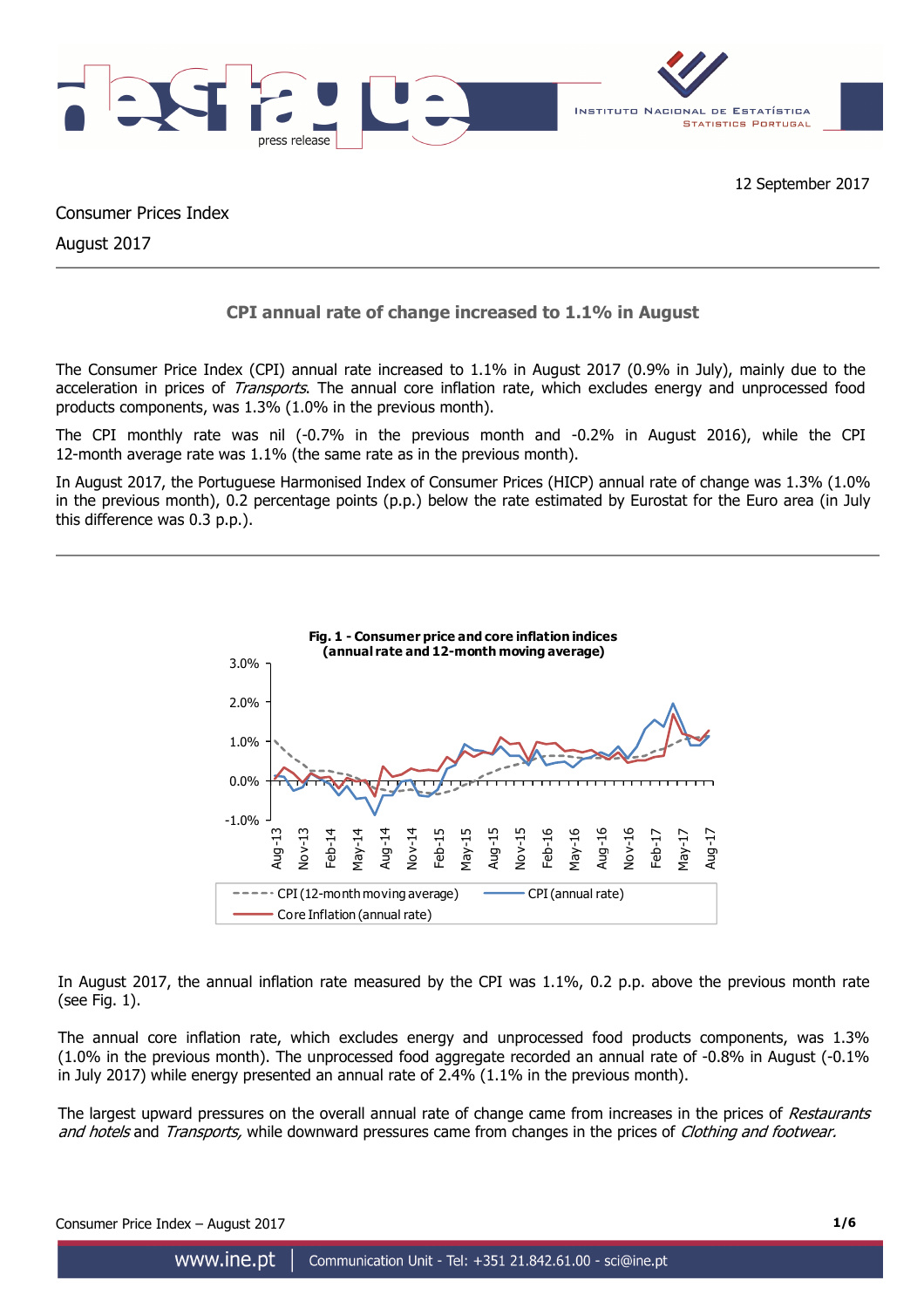

In August, the CPI monthly rate was nil (-0.7% in the previous month and -0.2% in August 2016). The main decrease was observed in the prices of *Clothing and footwear*, mainly as a consequence of the usual sales period. On the opposite side, upward contributions were observed in the prices of Restaurants and hotels.

The CPI 12-month average rate was 1.1% in August (the same value as in the previous month).

In August, the HICP annual rate was 1.3% (1.0% in the previous month) and the HICP monthly rate was 0.2% (-0.6% in the previous month and nil in August 2016).

In July 2017, the annual rate of change of the Portuguese HICP was 0.3 p.p. below the annual rate of change for the Euro area. This difference is estimated to decrease to 0.2 p.p. in August 2017.



The HICP 12-month average rate was 1.2% in August (the same value as in the previous month).

# **Housing Rents**

In August, the monthly rate of change of the average value of rents per square meter of living area for the whole country was 0.1% (nil in the previous month).

The main increase was recorded in the Alentejo region (0.6%), while the Lisbon, Algarve and Madeira regions presented no change.

The annual change rate for the whole country was 1.0% in August. The main increase was observed in the Madeira region (2.6%), while the Algarve region recorded the main decrease (-0.7%).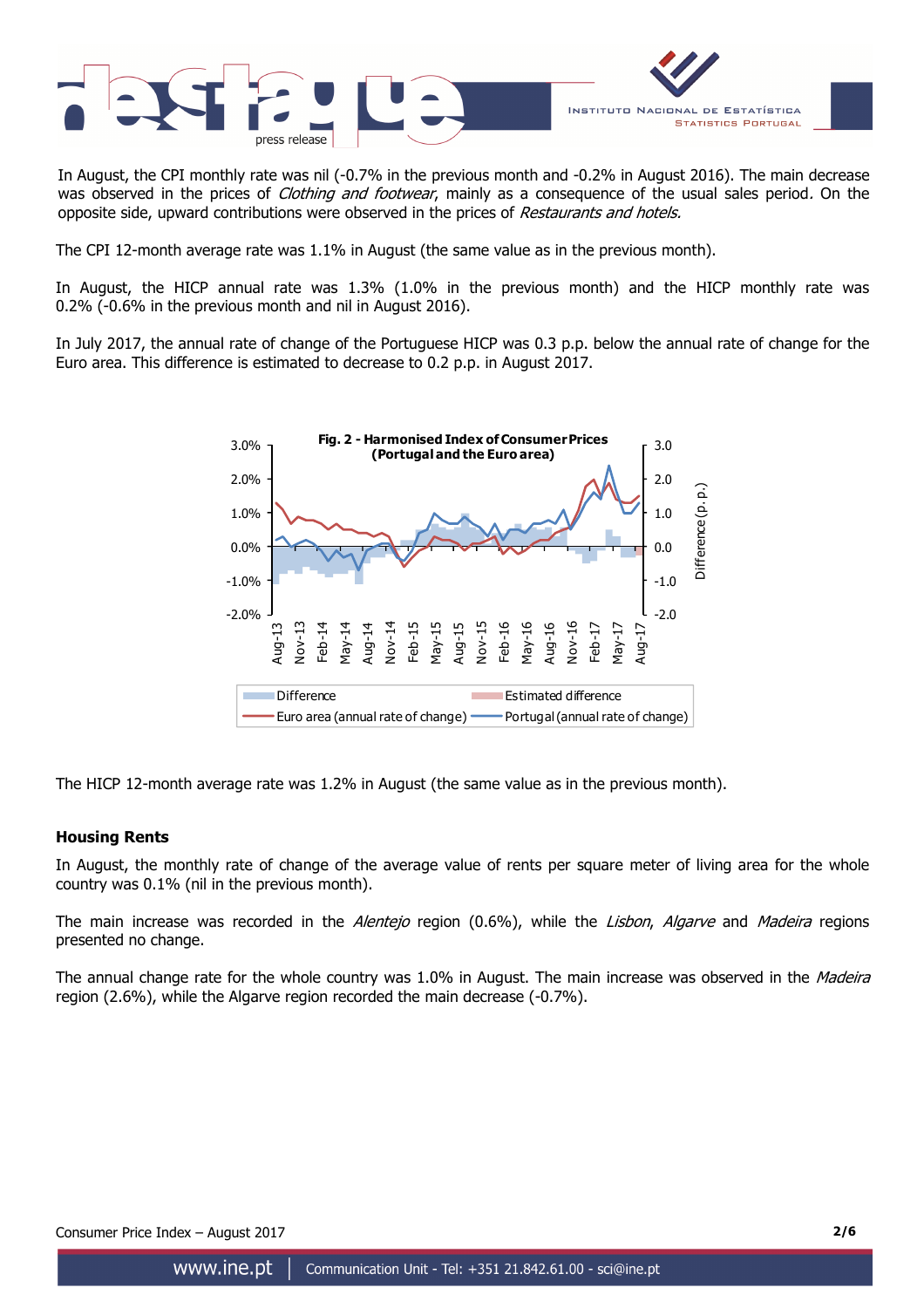



### **Consumer Price Index**

I

The Consumer Price Index (CPI) measures the change over time of the prices of a certain basket of goods and services bought by a "typical" consumer. The CPI has been designed to capture price changes and not to measure price levels.

The CPI is updated every year with the most recent information on prices and quantities. The 2017 CPI weighting structure and the sample of goods and services included in the basket are a result of the combination of three fundamental sources of information: results of the Portuguese National Accounts complemented with the Household Budget Survey and the Census for more detailed levels of expenditure. Administrative data is also used.

The CPI is compiled through the aggregation of seven regional price indexes and the goods and services included in the index are grouped according to the COICOP classification.

| <b>Table 1: CPI - COICOP Divisions</b> |                                                                       |    |                                  |  |  |  |  |  |  |  |  |  |  |
|----------------------------------------|-----------------------------------------------------------------------|----|----------------------------------|--|--|--|--|--|--|--|--|--|--|
| 01                                     | Food and non-alcoholic beverages                                      | 07 | Transports                       |  |  |  |  |  |  |  |  |  |  |
| 02                                     | Alcoholic beverages and tobacco                                       | 08 | Communications                   |  |  |  |  |  |  |  |  |  |  |
| 03                                     | Clothing and footwear                                                 | 09 | Recreation and culture           |  |  |  |  |  |  |  |  |  |  |
| 04                                     | Housing, water, electricity, gas and other fuels                      | 10 | Education                        |  |  |  |  |  |  |  |  |  |  |
| 05                                     | Furnishings, household equipment and routine maintenance of the house | 11 | Restaurants and hotels           |  |  |  |  |  |  |  |  |  |  |
| 06                                     | Health                                                                | 12 | Miscellaneous goods and services |  |  |  |  |  |  |  |  |  |  |

#### <sup>1</sup>COICOP: Classification Of Individual Consumption by Purpose

#### **Monthly rate**

The monthly rate is the change in the index of a certain month compared with the index of the previous month expressed as a percentage. Although up-to-date, this measure can be affected by seasonal and other effects.

#### **Annual rate**

The annual rate is the change in the index of a certain month compared with the index of the same month in the previous year expressed as a percentage. In the presence of a stable seasonal pattern, seasonal effects do not influence this measure.

#### **12-month average rate**

The 12-month average rate is the change in the average index of one year compared with the average index of the previous year expressed as a percentage. This moving average is less sensitive to transient changes in prices.

#### **Core inflation index (all items CPI excluding unprocessed food and energy products)**

The core inflation index is compiled by excluding the prices of unprocessed food and energy products from the all items CPI. The primary objective of this index is to capture the underlying inflation pressures in the economy.

#### **Harmonised Index of Consumer Prices**

The Harmonised Index of Consumer Prices (HICP) is compiled in each member state of the European Union for the purposes of inflation comparisons across EU countries, as required by the Treaty on European Union<sup>1</sup>. This index plays an important role as a guideline for the achievement of the European System of Central Banks primary objective: price stability. In 1998, the European Central Bank adopted the HICP as "the most appropriate price measure" for its definition of price stability in the Euro area<sup>2</sup>.

 $\overline{\phantom{a}}$  , and the set of the set of the set of the set of the set of the set of the set of the set of the set of the set of the set of the set of the set of the set of the set of the set of the set of the set of the s

 $1$  Article 109j and protocol on the convergence criteria referred to in that article.

 $^2$  A stability oriented monetary policy strategy for the ESCB". ECB press notice released on 13 October 1998.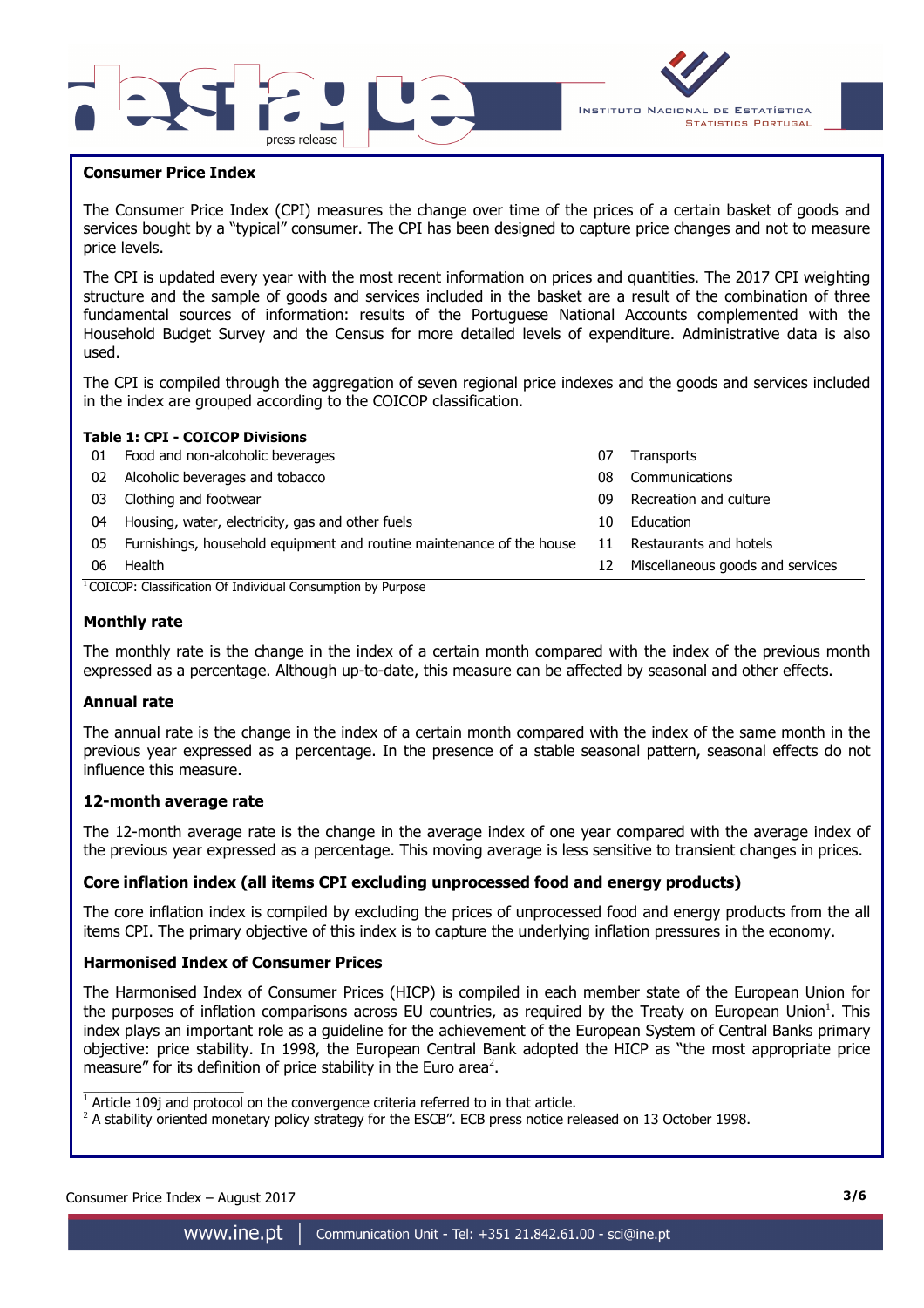

The HICP is produced in each Member State following a harmonized methodology developed by experts in the field of price statistics, under the "Price Statistics Working Group" and related Task Forces. From the methodological point of view, there are no major differences between the HICP and CPI. However, the different scope of coverage leads to differences in the weighting structure, mainly in Restaurants and hotels. This is mostly an effect of the inclusion of non-residents expenditure ("tourists") in the HICP and the corresponding exclusion from the CPI.

Additional information on the methodology of the HICP is available at http://ec.europa.eu/eurostat/web/hicp.

# **Table 2: CPI and HICP 2017 weighting structure**

|        | <b>COICOP divisions</b>                                               | <b>CPI</b> | <b>HICP</b> |
|--------|-----------------------------------------------------------------------|------------|-------------|
| 01     | Food and non-alcoholic beverages                                      | 203.9      | 195.8       |
| 02     | Alcoholic beverages and tobacco                                       | 38.6       | 37.7        |
| 03     | Clothing and footwear                                                 | 73.6       | 74.4        |
| 04     | Housing, water, electricity, gas and other fuels                      | 99.8       | 93.9        |
| 05     | Furnishings, household equipment and routine maintenance of the house | 61.7       | 60.1        |
| 06     | Health                                                                | 59.0       | 56.4        |
| 07     | Transport                                                             | 153.5      | 150.8       |
| 08     | Communication                                                         | 34.3       | 32.3        |
| 09     | Recreation and culture                                                | 71.8       | 60.5        |
| 10     | Education                                                             | 15.9       | 14.9        |
| 11     | Restaurants and hotels                                                | 88.2       | 128.6       |
| 12     | Miscellaneous goods and services                                      | 99.8       | 94.4        |
| $00\,$ | All items                                                             | $1,000^2$  | $1,000^2$   |

 $1$ COICOP: Classification Of Individual Consumption by Purpose.

 $2$  Due to rounding, the sum of the parts may not add exactly to 1000.

# **Presentation of data and rounding rules**

Since the release of the January 2013 CPI indices are published with base 100 in the year 2012.

Due to rounding procedures, those indices may not reproduce exactly the published rates of change. However, it should be noted that the published rates prevail.

In this press release the descriptive analysis is based on rounded values to one decimal.

# **Next press release**

The September 2017 CPI/HICP will be released on October 12<sup>th</sup>, 2017.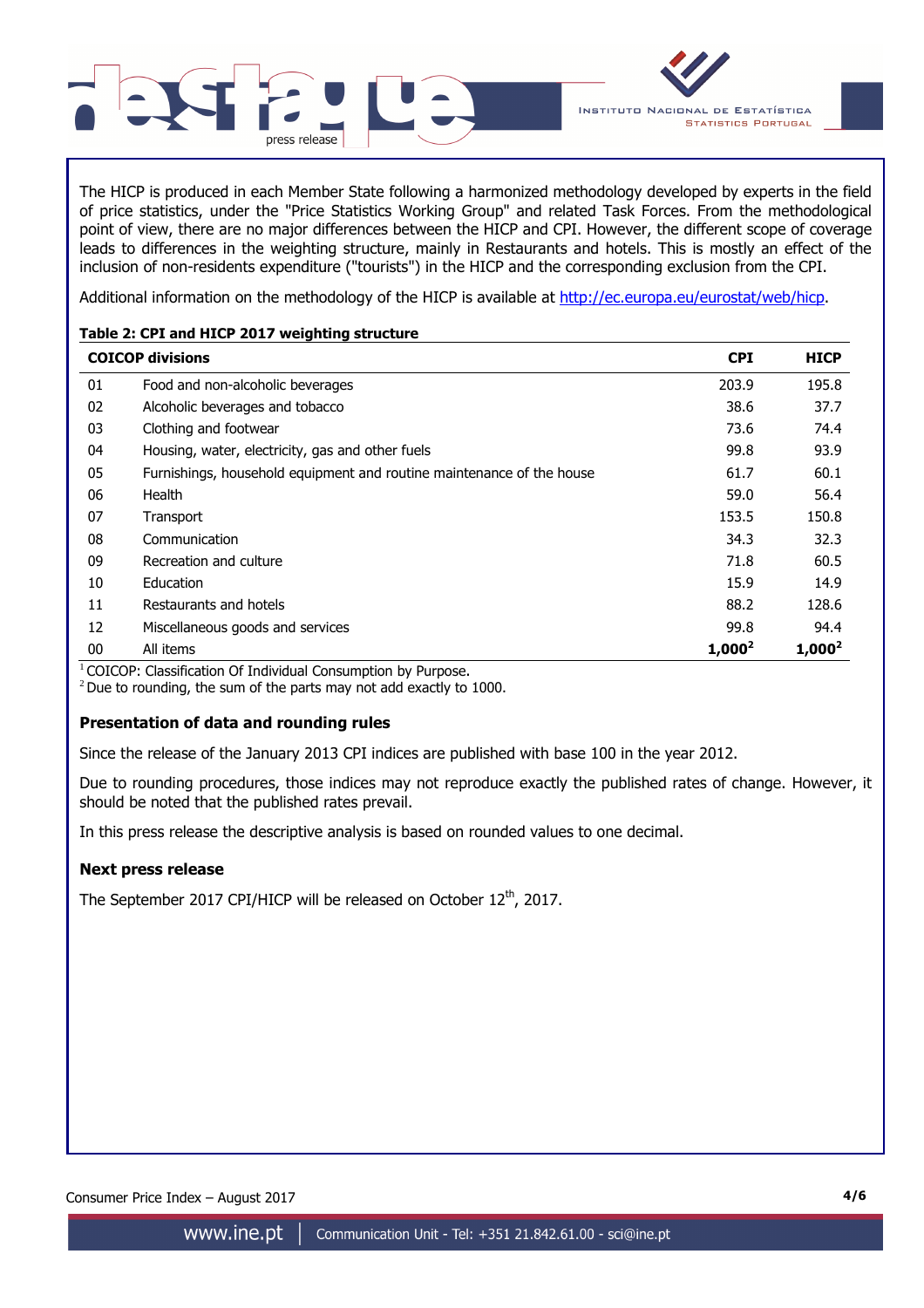

| <b>Annex:</b>   |             | Cr I Tate of Change (muck division and an items Cr I) |                                                                    |         |         |                 |         |      |         |      |      |         |         |  |  |  |
|-----------------|-------------|-------------------------------------------------------|--------------------------------------------------------------------|---------|---------|-----------------|---------|------|---------|------|------|---------|---------|--|--|--|
|                 |             | Index divisions <sup>(1)</sup>                        |                                                                    |         |         |                 |         |      |         |      |      |         |         |  |  |  |
|                 | 01          | 02                                                    | 03                                                                 | 04      | 05      | 06              | 07      | 08   | 09      | 10   | 11   | 12      |         |  |  |  |
|                 |             | Annual average rate                                   |                                                                    |         |         |                 |         |      |         |      |      |         |         |  |  |  |
| 2014            | $-1.34$     | 3.09                                                  | $-2.11$                                                            | 2.22    | $-0.38$ | 0.66            | $-1.20$ | 1.10 | $-1.49$ | 0.43 | 0.97 | $-0.46$ | $-0.28$ |  |  |  |
| 2015            | 1.01        | 4.09                                                  | $-2.02$                                                            | 0.23    | 0.67    | 0.41            | $-0.99$ | 4.12 | $-0.63$ | 0.65 | 1.31 | 0.42    | 0.49    |  |  |  |
| 2016            | 0.49        | 2.61                                                  | $-0.39$                                                            | 0.39    | 0.43    | $-0.61$         | $-0.56$ | 3.17 | 1.02    | 0.89 | 2.21 | 0.60    | 0.61    |  |  |  |
|                 |             | Annual rate                                           |                                                                    |         |         |                 |         |      |         |      |      |         |         |  |  |  |
| 2015 August     | 1.71        | 4.36                                                  | $-2.65$                                                            | 0.05    | 1.14    | 0.47            | $-1.83$ | 4.96 | $-0.42$ | 0.58 | 1.51 | 1.08    | 0.66    |  |  |  |
| September       | 1.98        | 4.28                                                  | $-0.23$                                                            | $-0.22$ | 1.19    | 0.29            | $-1.11$ | 5.53 | $-0.54$ | 0.59 | 1.03 | 1.02    | 0.88    |  |  |  |
| October         | 1.27        | 3.89                                                  | $-0.90$                                                            | $-0.32$ | $-0.10$ | 0.19            | $-0.85$ | 4.77 | $-0.54$ | 0.93 | 0.95 | 1.60    | 0.63    |  |  |  |
| November        | 0.36        | 4.31                                                  | $-1.68$                                                            | $-0.16$ | $-0.01$ | 0.18            | 0.36    | 4.73 | 0.81    | 0.95 | 0.51 | 1.69    | 0.64    |  |  |  |
| December        | 0.00        | 4.32                                                  | $-2.28$                                                            | 0.04    | 0.05    | 0.28            | $-0.09$ | 4.93 | 0.21    | 0.93 | 0.23 | 1.33    | 0.40    |  |  |  |
| 2016 January    | 0.21        | 4.37                                                  | 0.16                                                               | $-0.07$ | 0.77    | $-0.01$         | 0.04    | 5.31 | 0.98    | 0.91 | 0.60 | 1.60    | 0.78    |  |  |  |
| February        | $-0.62$     | 4.06                                                  | $-0.23$                                                            | 0.59    | 1.14    | $-0.19$         | $-1.28$ | 3.95 | 1.90    | 0.92 | 0.15 | 1.09    | 0.40    |  |  |  |
| March           | $-0.73$     | 4.38                                                  | 0.02                                                               | 0.62    | 1.22    | $-0.16$         | $-1.43$ | 3.30 | 1.26    | 0.93 | 1.77 | 0.90    | 0.45    |  |  |  |
| April           | 0.09        | 2.41                                                  | 0.04                                                               | 0.69    | 0.89    | $-0.92$         | $-0.93$ | 2.95 | 0.74    | 0.94 | 1.99 | 0.43    | 0.48    |  |  |  |
| May             | $-0.10$     | 2.27                                                  | $-0.76$                                                            | 0.65    | 0.67    | $-0.98$         | $-1.29$ | 2.76 | 0.94    | 0.94 | 2.19 | 0.50    | 0.33    |  |  |  |
| June            | 1.01        | 1.89                                                  | $-0.86$                                                            | 0.69    | 0.62    | $-0.90$         | $-1.49$ | 1.75 | 0.94    | 0.94 | 2.61 | 0.74    | 0.55    |  |  |  |
| July            | 1.65        | 1.77                                                  | 1.32                                                               | 0.12    | 0.35    | $-0.72$         | $-2.10$ | 1.66 | 0.36    | 0.91 | 2.62 | 0.63    | 0.61    |  |  |  |
| August          | 1.82        | 2.16                                                  | 0.78                                                               | 0.28    | 0.02    | $-0.76$         | $-1.29$ | 1.57 | $-0.29$ | 0.89 | 3.29 | 0.41    | 0.72    |  |  |  |
| September       | 0.99        | 1.65                                                  | $-0.81$                                                            | $-0.05$ | $-0.26$ | $-0.59$         | $-0.29$ | 2.51 | 0.76    | 0.89 | 3.38 | 0.39    | 0.63    |  |  |  |
| October         | 0.45        | 2.23                                                  | $-1.44$                                                            | 0.24    | 0.02    | $-0.60$         | 0.94    | 3.05 | 2.56    | 0.77 | 4.20 | 0.10    | 0.88    |  |  |  |
| November        | 0.49        | 2.05                                                  | $-1.36$                                                            | 0.28    | 0.04    | $-0.62$         | 0.68    | 4.07 | 1.21    | 0.81 | 1.76 | $-0.01$ | 0.58    |  |  |  |
| December        | 0.62        | 2.28                                                  | $-0.93$                                                            | 0.61    | $-0.35$ | $-0.84$         | 1.89    | 5.18 | 0.91    | 0.82 | 1.85 | 0.42    | 0.88    |  |  |  |
|                 |             |                                                       |                                                                    |         |         |                 |         |      |         |      |      |         |         |  |  |  |
| 2017 January    | 1.33        | 2.40                                                  | $-0.69$                                                            | 0.49    | $-0.19$ | $-0.47$         | 5.38    | 2.47 | 1.38    | 0.85 | 1.61 | $-0.13$ | 1.33    |  |  |  |
| February        | 2.37        | 2.57                                                  | $-1.83$                                                            | 0.11    | $-0.19$ | $-0.27$         | 5.89    | 1.92 | 0.83    | 0.85 | 1.89 | 0.44    | 1.55    |  |  |  |
| March           | 2.68        | 3.73                                                  | $-1.72$                                                            | 0.31    | $-0.83$ | $-0.26$         | 3.09    | 2.43 | 0.99    | 0.86 | 2.02 | 0.28    | 1.37    |  |  |  |
| April           | 1.97        | 3.29                                                  | $-2.01$                                                            | 0.15    | $-0.52$ | 0.73            | 4.58    | 3.07 | 2.70    | 0.85 | 5.70 | 0.41    | 1.98    |  |  |  |
| May             | 2.07        | 3.03                                                  | $-1.77$                                                            | 0.05    | $-0.23$ | 0.48            | 1.09    | 3.26 | 2.15    | 0.85 | 4.91 | 1.14    | 1.45    |  |  |  |
| June            | 0.22        | 2.21                                                  | $-1.64$                                                            | $-0.22$ | $-0.55$ | 0.45            | 1.52    | 3.58 | 2.13    | 0.83 | 3.51 | 0.80    | 0.91    |  |  |  |
| July            | 0.31        | 2.26                                                  | $-2.47$                                                            | 0.51    | $-0.79$ | 0.60            | 1.09    | 3.69 | 2.54    | 0.85 | 3.68 | 0.86    | 0.90    |  |  |  |
| August          | 0.37        | 2.25                                                  | $-1.90$                                                            | 0.65    | $-0.57$ | 0.64            | 1.73    | 3.83 | 2.79    | 0.85 | 3.91 | 1.12    | 1.14    |  |  |  |
| <b>Symbols:</b> | f estimated |                                                       | Po provisional                                                     |         |         | x not available |         |      |         |      |      |         |         |  |  |  |
| Note:           |             |                                                       | (1) The names of the divisions are given in the explanatory notes. |         |         |                 |         |      |         |      |      |         |         |  |  |  |

### CDT rate of change (index division and all items CDT)

Consumer Price Index – August 2017 **5/6**

INE - Portugal

Source: